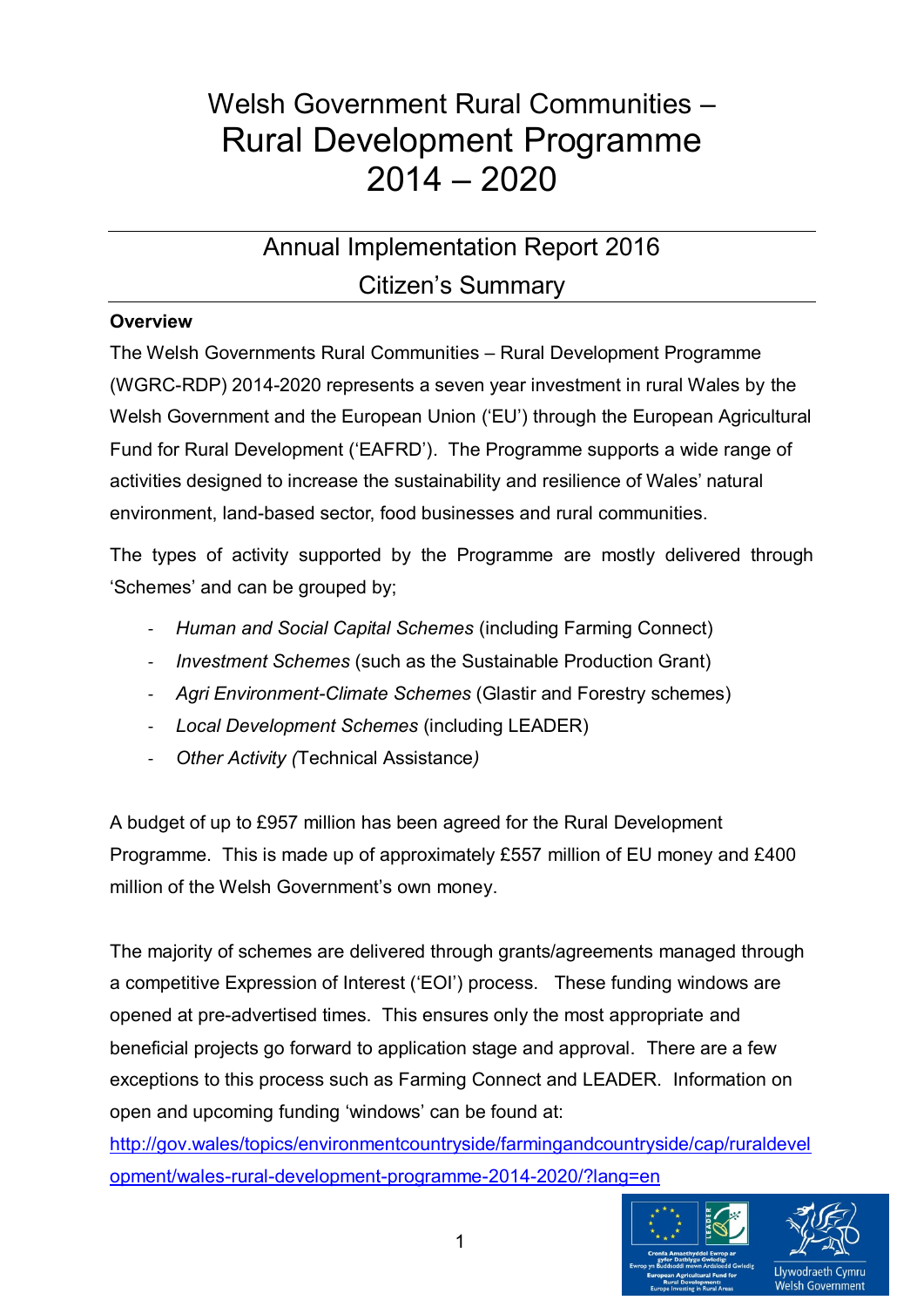# **Structure of the Rural Development Programme 2014 – 2020**



Co-Operation & Supply Chain Development Scheme | Glastir Advanced EIP Wales Glastir Commons Knowledge Transfer and Innovation Scheme Fig. | Glastir Entry

Rural Business Advisory Scheme Glastic Clastir Organic

# **Investment - £147m** Glastir Woodland

Food Business Investment Scheme Forest Monitoring & Risk Management Scheme **Local Development - £107m** Rural Business Investment Scheme Letter LEADER Local Development Fund Rural Business Start-Up Scheme Rural Community Development Fund Sustainable Production Grant Scheme Timber Business Investment Scheme **Other Activity - £38m** Tourism Investment Support Scheme Technical Assistance

# **Human & Social Capital - £135m Agri Environment Climate - £530m**

Glastir Small Grants

# **PROGRESS TO DATE:**

By the end of 2016 total payments of £45.24 million had been made under the Programme, the majority of which relate to agri-environment Schemes. Of the payments made £25.41 million comes from Pillar I transfer funding.

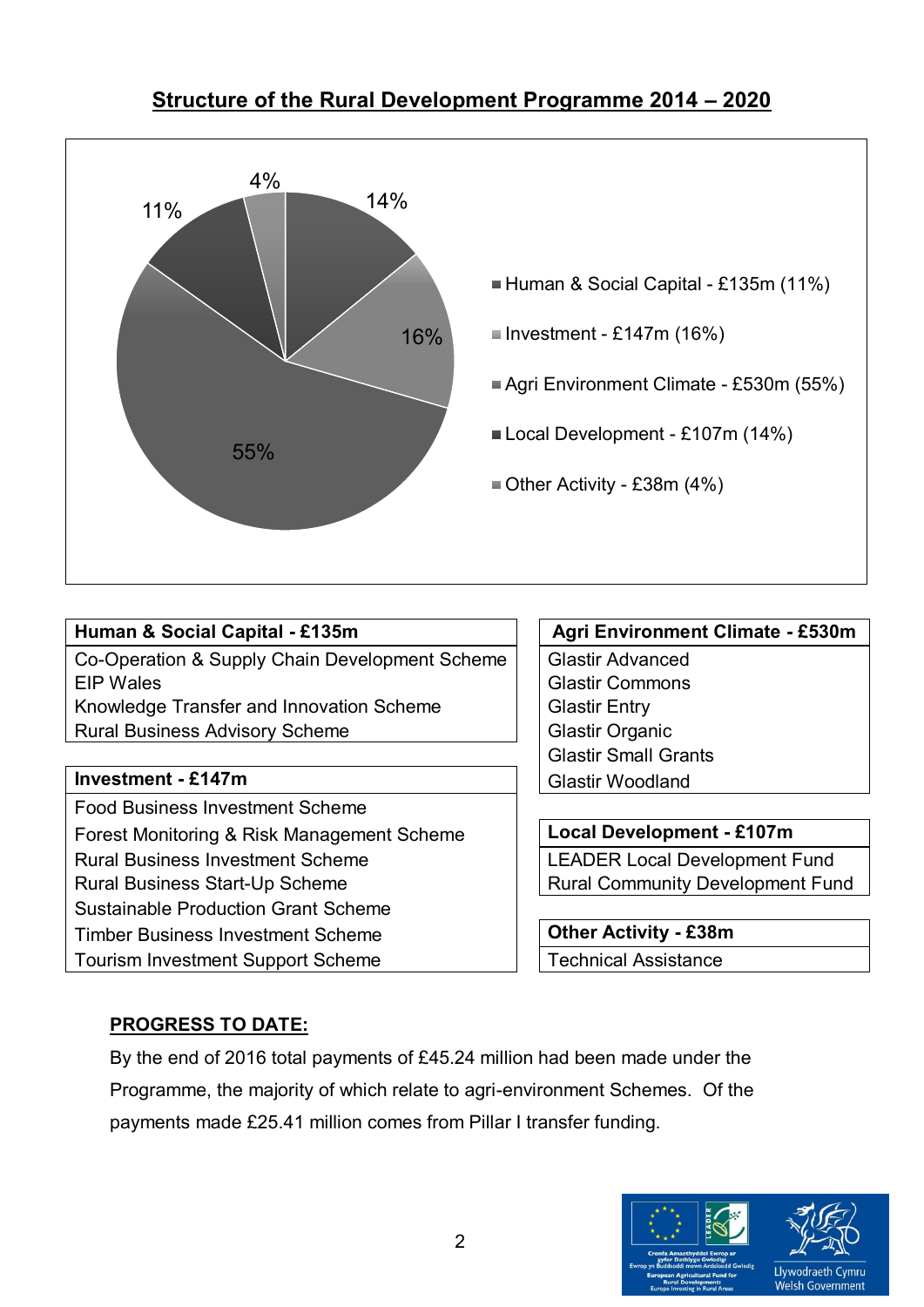£25.25 million of this Pillar I funding has been paid under agri-environment Schemes and the Sustainable Production Grant. Farmers and land owners also have the opportunity to apply for funding under other areas of the Programme alongside the traditional agri-environment-climate schemes. A summary of Schemes activity supported by the Programme can be found below;

## **HUMAN & SOCIAL CAPITAL SCHEMES**

Training and advice delivery contracts (Knowledge Transfer and Rural Business Advisory Scheme) delivered through **Farming Connect** will be central in supporting the delivery of other areas of the Programme and form the main mechanism for delivering an integrated package of knowledge transfer, advice and innovation support targeting rural communities within Wales. **Advisory services** to aid **Glastir**  delivery are also supported, along with other **Knowledge Transfer and Information Scheme** activities, which includes grant-aided projects for sectoral and industry led, bottom-up initiatives targeting agriculture, forestry, food, other rural SMEs and land managers such as **Project HELIX**.

**EIP Wales** is the European Innovation Partnership for Agricultural Productivity & Sustainability, which aims to bring a range of people and organisations together to develop innovative solutions, benefitting the wider industry in Wales and the EU. EIP is a new approach to support the development of research and innovation in agriculture and woodlands in Wales.

The **Cooperation & Supply Chain Development ('C&SCD') scheme** supports collaboration and is designed to make new things happen, achieving transformational change supporting the development of new products, practices, processes and technologies in the agriculture, forestry and food sectors. Two funding 'windows' opened for the C&SCD scheme during 2016. In addition the **Sustainable Management Scheme** ('SMS') provides support for a range of activities to improve the management of Wales' natural resources which will contribute to the well-being of rural communities. The first SMS funding window opened during 2016 with 63 initial first stage applications received with 11 invited to submit full applications. The **Regional Tourism Network & Marketing Support Scheme** to launch during 2017

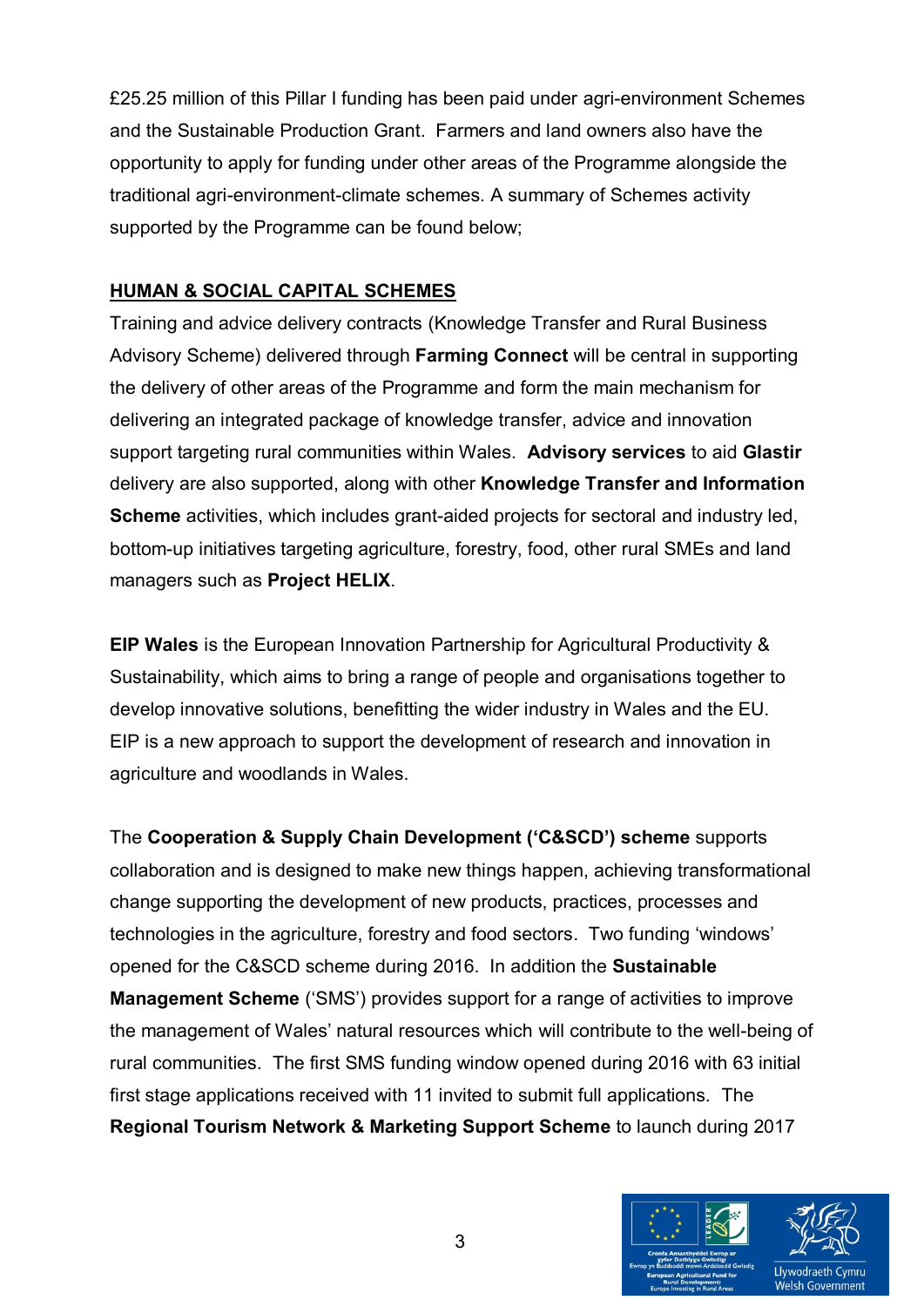will encourage development of new practises and process in small businesses to develop local tourism opportunities.

### **INVESTMENT SCHEMES**

The **Sustainable Production Grant** ('SPG') is an investment fund to help improve both the economic and environmental performance of farms. It covers capital investments in equipment and machinery, along with some associated costs, and supports projects that offer clear and quantifiable benefits to improve the overall performance and sustainability of the farm holding. Three funding windows for SPG have opened to date with 81 successful applicants.

The **Timber Business Investment Scheme** ('TBIS') provides funding for capital investments that add value to forests by enabling woodland management activities, timber harvesting and/or timber processing. The first TBIS funding window received 50 initial applications of which 21 were successful. The **Food Business Investment Scheme** ('FBIS') is designed to help primary producers of agricultural products in Wales to add value to their outputs by providing support to those businesses that do first and/or second stage processing activities. From the two EOI windows closed during 2016 a total of 45 applicants were invited to submit full applications. During 2017 the **Rural Business Investment Scheme** will open, complimenting other food and drink related interventions within the Programme.

The **Tourism Investment Support Scheme – Rural** due to open in 2017 will target viable and sustainable private sector tourism capital projects that will support the development of priority tourism products, creating and safeguarding jobs in rural areas. The **Forest Monitoring & Risk Management Scheme** supports activity undertaken by Natural Resources Wales ('NRW') to monitor tree disease outbreaks and potential threats to enable action to be taken to prevent damaging impacts on the environment.

# **AGRI ENVIRONMENT SCHEMES**

**Glastir** is a family of related Schemes in Wales to support sustainable land management. Financial support is offered to farmers and land managers for the delivery of specific environmental goods and services aimed at combating climate

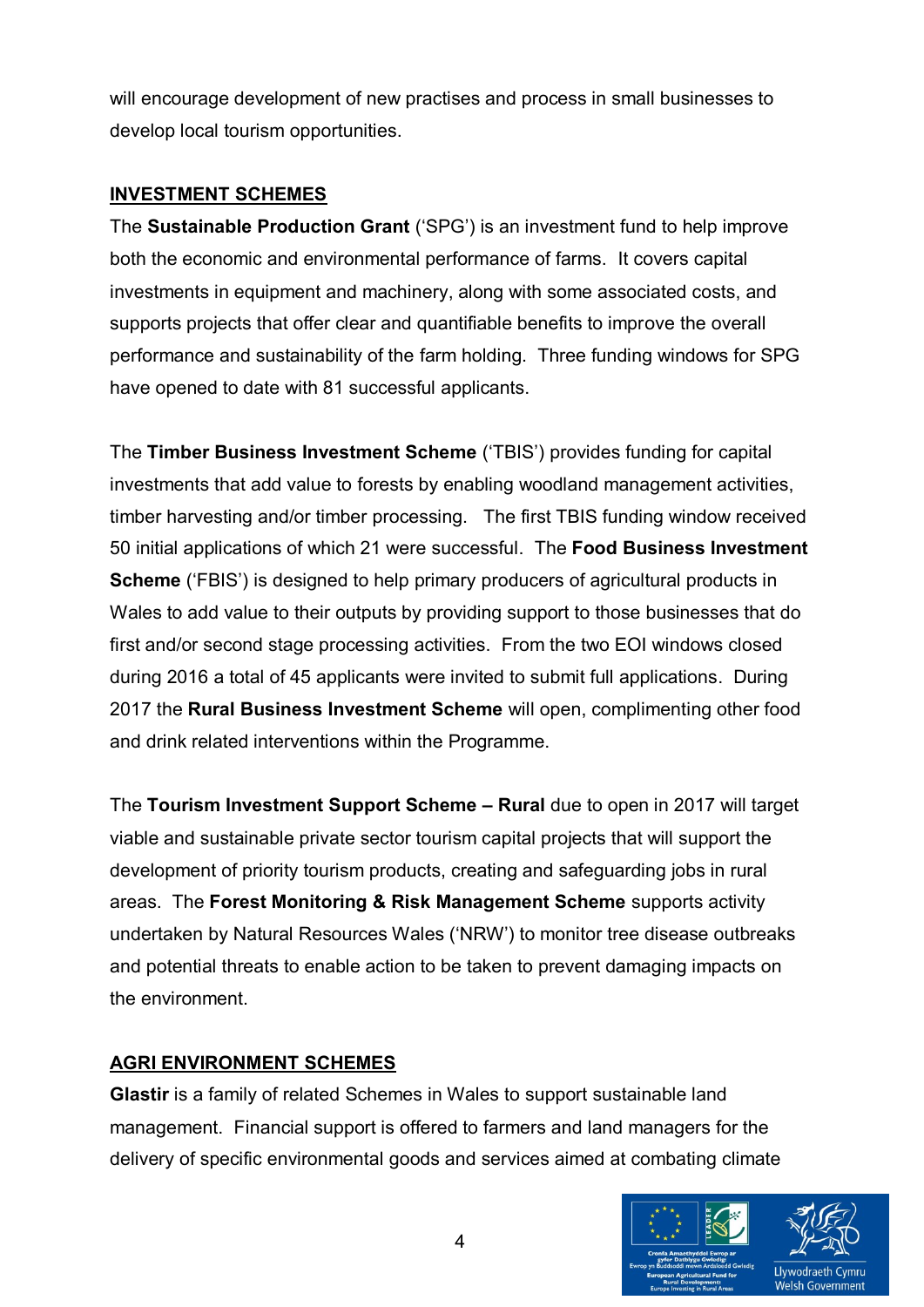change, improving water management, maintaining and enhancing biodiversity and creating new opportunities to improve access and understanding of the countryside.

**Glastir** is designed to deliver outcomes at a farm, forest and landscape level in a cost effective way. **Glastir Advanced** delivers targeted financial support to farmers and land managers to deliver these objectives, delivering environmental improvements for a range of objectives including habitats, species, soil and water. **Glastir Woodland Management** supports land managers who wish to create new woodland and/or manage existing woodlands. The **Glastir Organic** Scheme provides support to organic farmers and producers, both to convert to organic production and to existing organic producers. Under the **Glastir Small Grants Scheme** land managers and farming businesses can benefit from maximum funding of up to £7,500 for capital works under three themes; Carbon, Water and Landscape & Pollinators. In addition to Glastir, legacy agri-environment and forestry contracts signed up under previous Rural Programmes are also supported along with closed agri-environment Schemes such as **Entry** and **Commons**.

# **LOCAL DEVELOPMENT SCHEMES**

**LEADER** is a form of Community-Led Local Development ('CLLD'). Through a process of stakeholder engagement, building the capacity of target groups and cooperation, the problems faced and opportunities available to an area are recognised and potential solutions are piloted. 18 Local Action Groups ('LAGs') have been approved within Wales to covering 21 of the 22 Local Authority areas in Wales. A LAG projects database has been established;

[http://gov.wales/topics/environmentcountryside/farmingandcountryside/cap/wales](http://gov.wales/topics/environmentcountryside/farmingandcountryside/cap/wales-rural-network/local-action-groups/local-action-group-projects-directory/?lang=en)[rural-network/local-action-groups/local-action-group-projects-directory/?lang=en](http://gov.wales/topics/environmentcountryside/farmingandcountryside/cap/wales-rural-network/local-action-groups/local-action-group-projects-directory/?lang=en)

The grants offered through the **Rural Community Development Fund** ('RCDF') provide investment funding for a wide range of activities to help meet local needs and strengthen communities so that they can grow and thrive. There were three funding windows during 2016 with 317 first stage applications received of which 163 moved to full application stage. Support for small-scale investment to improve signposting of tourism sites, construct and modernise tourism information centres and provide